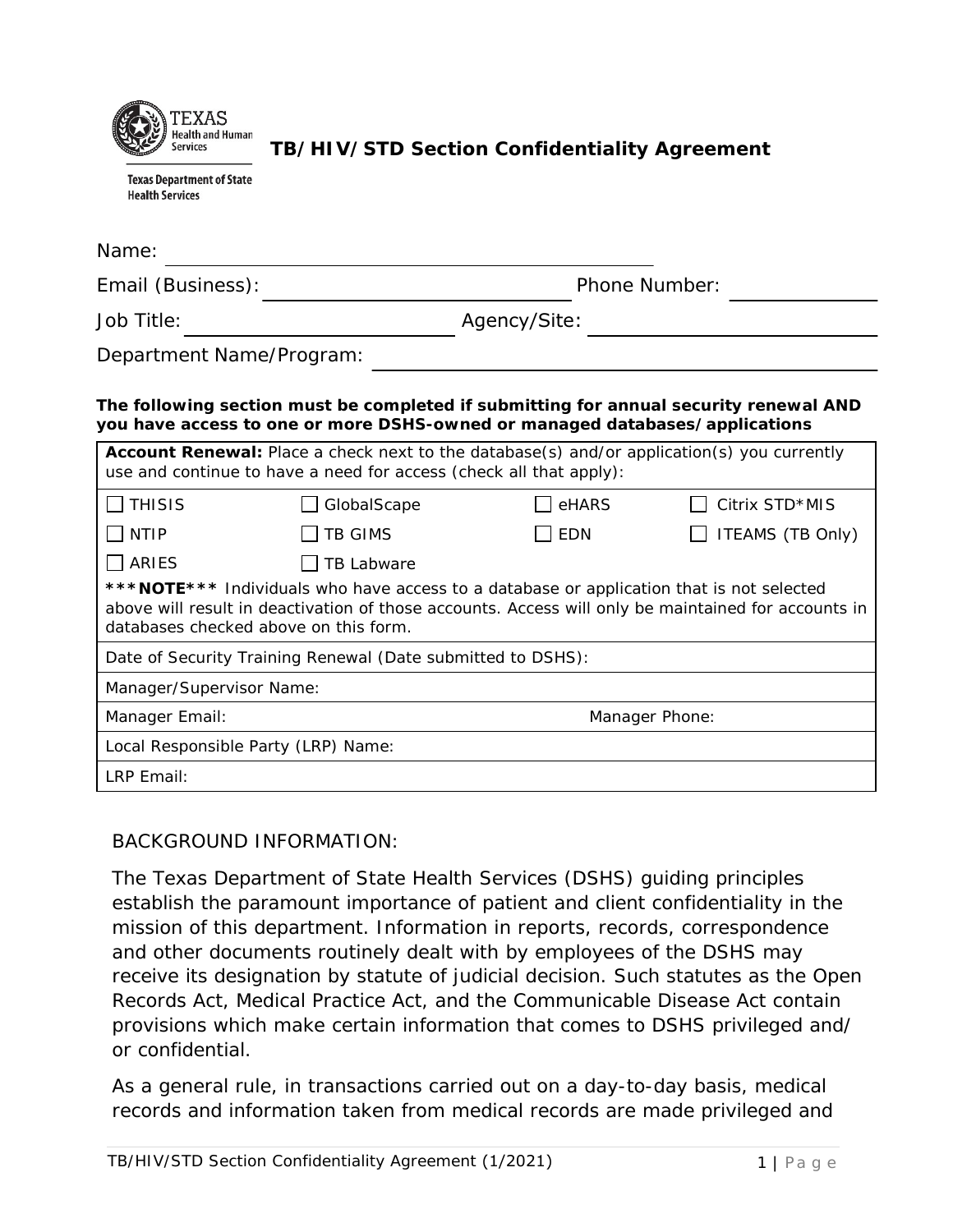confidential by the Medical Practice Act. All communicable disease records (STD, HIV and TB) are made confidential by the Communicable Disease Act. Birth and death records are made confidential for 50 years through the provisions dealing with vital statistics in the Open Records Act and other laws. If information is "confidential" it is generally information that should be kept secret and is given only to another person who is in a position of trust. "Privileged" information protects a person who has either given or received confidential information from being revealed in a legal proceeding. Other information that contains "highly intimate or embarrassing facts about a person such that its disclosure would be highly offensive to a [reasonable] person… and is not of legitimate concern of the public or might hold a person up to the scorn or ridicule of his or her peers if made public, is made confidential by the common law doctrine of the right to privacy. [ORD-262, 1080] Statutes that govern the operation of DSHS may contain additional provisions that render information that comes into the hands of certain programs in DSHS privileged, confidential and/or private.

*Note to employee: If you have questions regarding confidentiality, you should contact your immediate supervisor. The signed Employee Confidentiality Agreement will be filed in your personnel folder.* 

## **The purpose of this agreement is to help you understand your duties regarding confidential information. You will be required to reaffirm your understanding of these duties on an annual basis.**

## **Check all that apply:**

- $\Box$  I am a full time or part-time EMPLOYEE of DSHS (EXCLUDES volunteers, contractors, and other users NOT on HHS payrolls) with access to what this agreement refers to as "confidential information."
- $\Box$  I am a full time or part time:
	- ☐ volunteer
	- ☐ contractor
	- ☐ other (describe):

## **AGREEMENT:**

I Agree that:

• A patient record or any information taken from a patient record is privileged and confidential. In most instances, such information may not be released unless the person identified in the record provides written consent, or the release of information is otherwise permitted by law. A patient record is defined as: a record of the identity and diagnosis of a patient that is initiated and maintained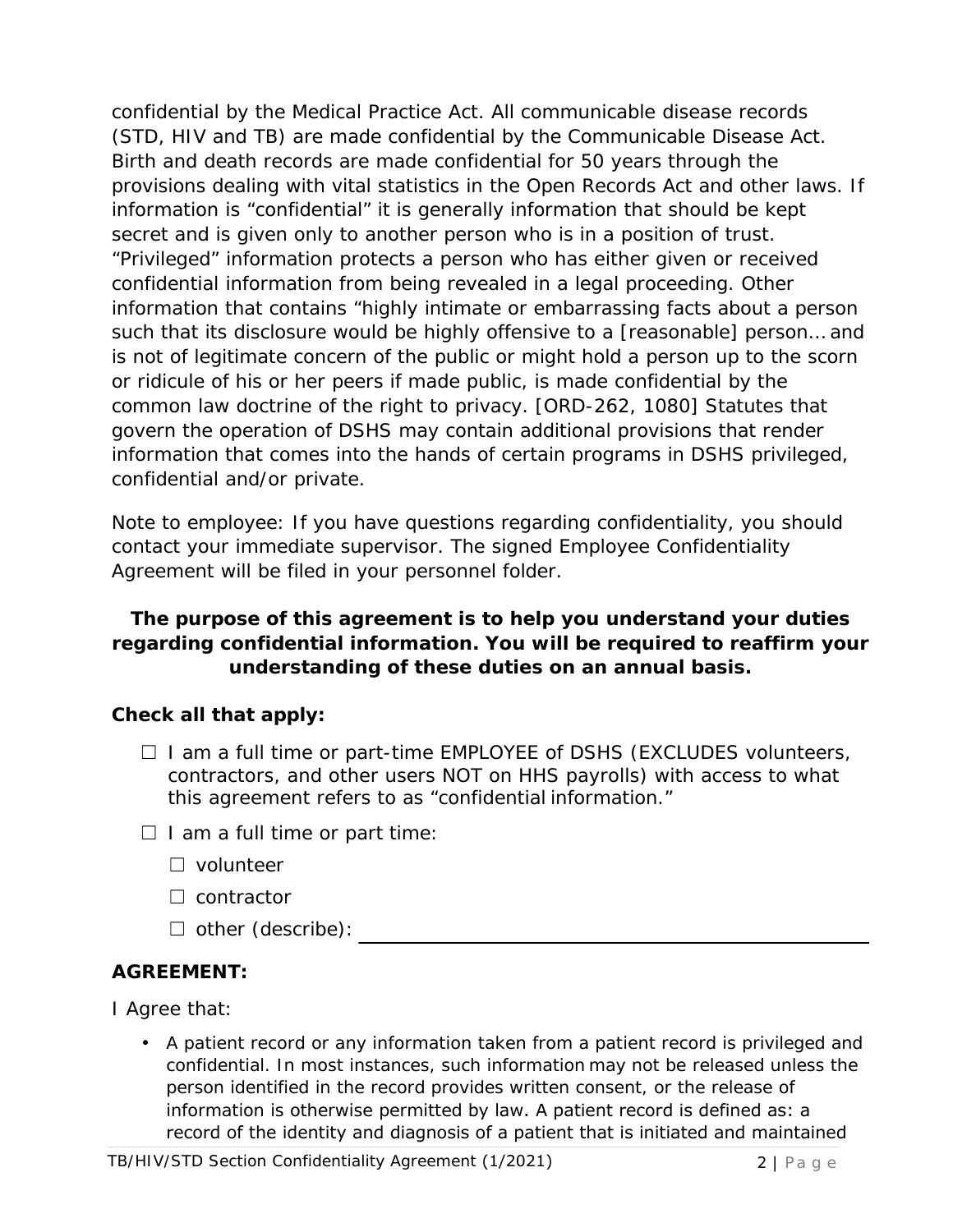by, or at the direction of a physician, dentist, or someone under the direction or protocols of a physician or dentist.

- I understand that I must not release information from reports, records, correspondence, and other documents, however acquired, containing medical or other confidential information, and that I may not release such information except in a manner authorized by law, such as in a statistical form that will not reveal the identity of an individual or with the written consent of the individual involved.
- I may not release or make public, except as provided by law, individual case information including demographic data and client contacts.
- I will keep all confidential files, including portable storage devices, in a locked file cabinet when not in use.
- When I am working on a confidential file, I will "lock up" the information when I leave my workstation for lunch, meetings, or for the day. I understand that to "lock up" the information includes logging off my computer, not merely saving and closing the confidential file.
- I will keep any confidential files I work with out of the view of unauthorized persons.
- I will not discuss confidential information with people who are not authorized, and/or who do not have the need or the right to know the information.
- When I work with files that contain personal identifiers, I will log off my computer when I am not actively using the file.
- To protect confidentiality, I will not discuss the facts contained in confidential documents in a social setting.
- When transporting information that is privileged, confidential or private, I will employ appropriate security measures to ensure the material remains protected.
- I will keep information relating to the regulatory activities of the department confidential. Regulatory activities include at least the following: survey schedules, unannounced site visits, survey results, information pertaining to complaints that have been investigated, litigation information, and personnel actions.
- Where applicable, departmental policy requires that personnel have individual passwords to access confidential computer files. I will not use another person's password nor will I disclose my own.
- I understand that my supervisor will document any violations of this agreement and he or she will place the documentation in my main personnel file maintained by Human Resources.